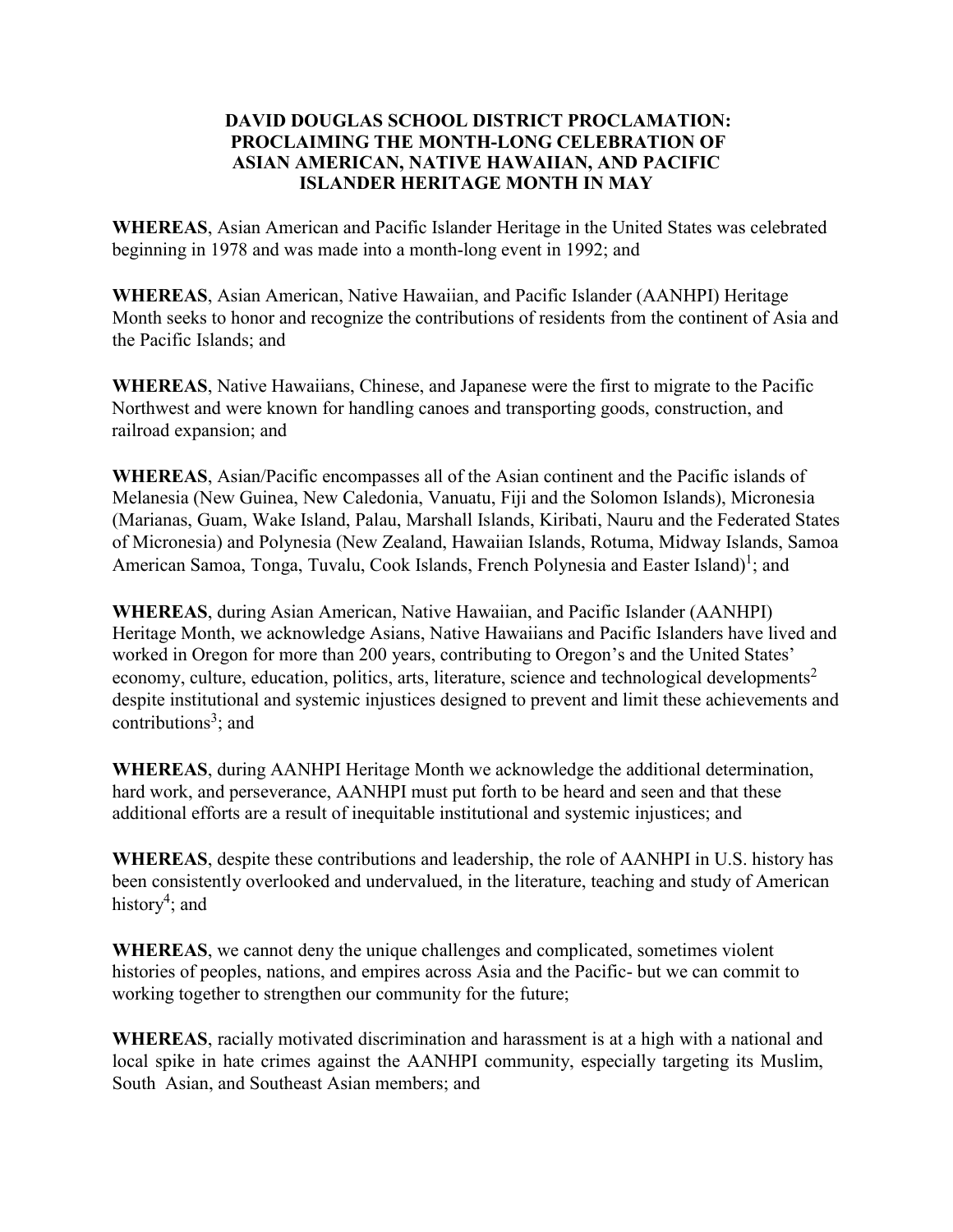**WHEREAS**, Asians and Pacific Islanders are among the fastest growing communities in Oregon and Multnomah County<sup>5</sup>. This migration has been both voluntary and forced due to war and environmental degradation in their native countries; and

**WHEREAS** 86.2 percent of Asian students in the 2020-2021 four-year cohort graduated, 42.9 percent of Native Hawaiian/Pacific Islander students graduated, and 82.2 percent of Asian Pacific Islander students graduated, a higher percentage than the all student cohort average percentage of 72.2 and

**WHEREAS**, 14.3 percent of enrolled students are Asian and 2.8 percent are Pacific Islander, and these populations increased 1.3 percentage points and 1.5 percentage points respectively over the past 10 years; and

**WHEREAS**, the Pacific Islander Student Club organizes and promotes student success for Pacific Islander students; and

**WHEREAS**, 5.58 percent of the David Douglas School District workforce has self-identified as AAPI and the percentage has increased 29.41 percentage points over the past 5 years; and

**WHEREAS**, 2.98 percent of district leadership (supervisors, managers, principals) has self-identified as AANHPI; and

**WHEREAS**, 0 percent of union leadership has self-identified as AANHPI; and

**WHEREAS**, 48 percent (16/33) of the ASB student leadership has identified as AANHPI;

**WHEREAS**, the David Douglas School District is committed to and advocates for equal educational, professional, and social opportunities for AANHPI students, and;

**WHEREAS**, the Strategic Hiring Plan outlines specific strategies to increase staff of color, including a Grow Your Own Program with 26 staff of color enrolled.

WHEREAS, the David Douglas School District has an adopted Educational Equity<sup>6</sup> policy and an Equal Educational Opportunity policy<sup>7</sup> that states our commitment to closing the achievement gap for AANHPI students and creating an educational environment where all students can benefit equally from the educational programs offered; and

**WHEREAS**, the District is working towards eliminating the racial predictability and disproportionality on all aspects of education and has a Racial Equity Committee<sup>8</sup>; and

**WHEREAS**, during AANHPI Heritage Month, we focus on the crucial role of education in the history of AANHPI Americans; and

**WHEREAS**, the District collaborates and partners with community-based organizations like IRCO Asian Family Center to form strong relationships in a culturally appropriate way and to